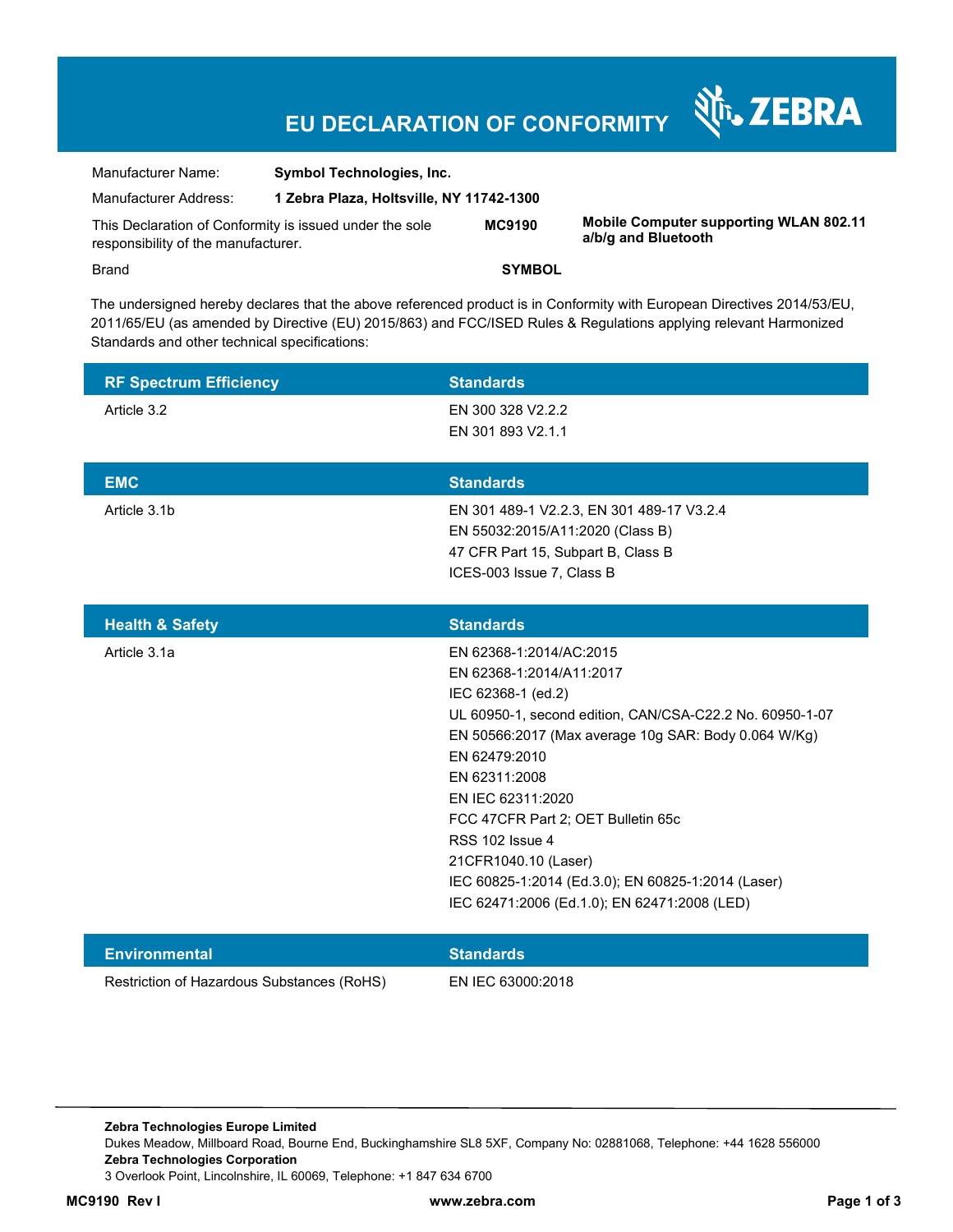# **EU DECLARATION OF CONFORMITY**

With regard to Directive 2014/53/EU, the conformity assessment procedure referred to in Article 17.2(b) and detailed in Annex III has been followed with the involvement of the following Notified Body for Articles 3.1a, 3.1b and 3.2: **CTC advanced GmbH**, Untertürkheimer Str. 6 – 10 66117 Saarbrücken, Germany

EC-Type Examination Certificate number: T818657M-02-TEC

US company representative for FCC Supplier's Declaration of Conformity (47 CFR Part 2.1071 to 2.1077) is Larry Zhou and can be reached at **larry.zhou@zebra.com.** 

**Signed on behalf of Symbol Technologies Inc. (wholly owned subsidiary of Zebra Technologies Corp.)** 

Marco Belli Place: Bourne End

*(Signature of authorized person)* Date of Affixing the CE Mark: 8 February 2011 Sr. Manager, Regulatory **Date: 9 December 2021 Date: 9 December 2021** 

र्शे<sub>ं</sub> ZEBRA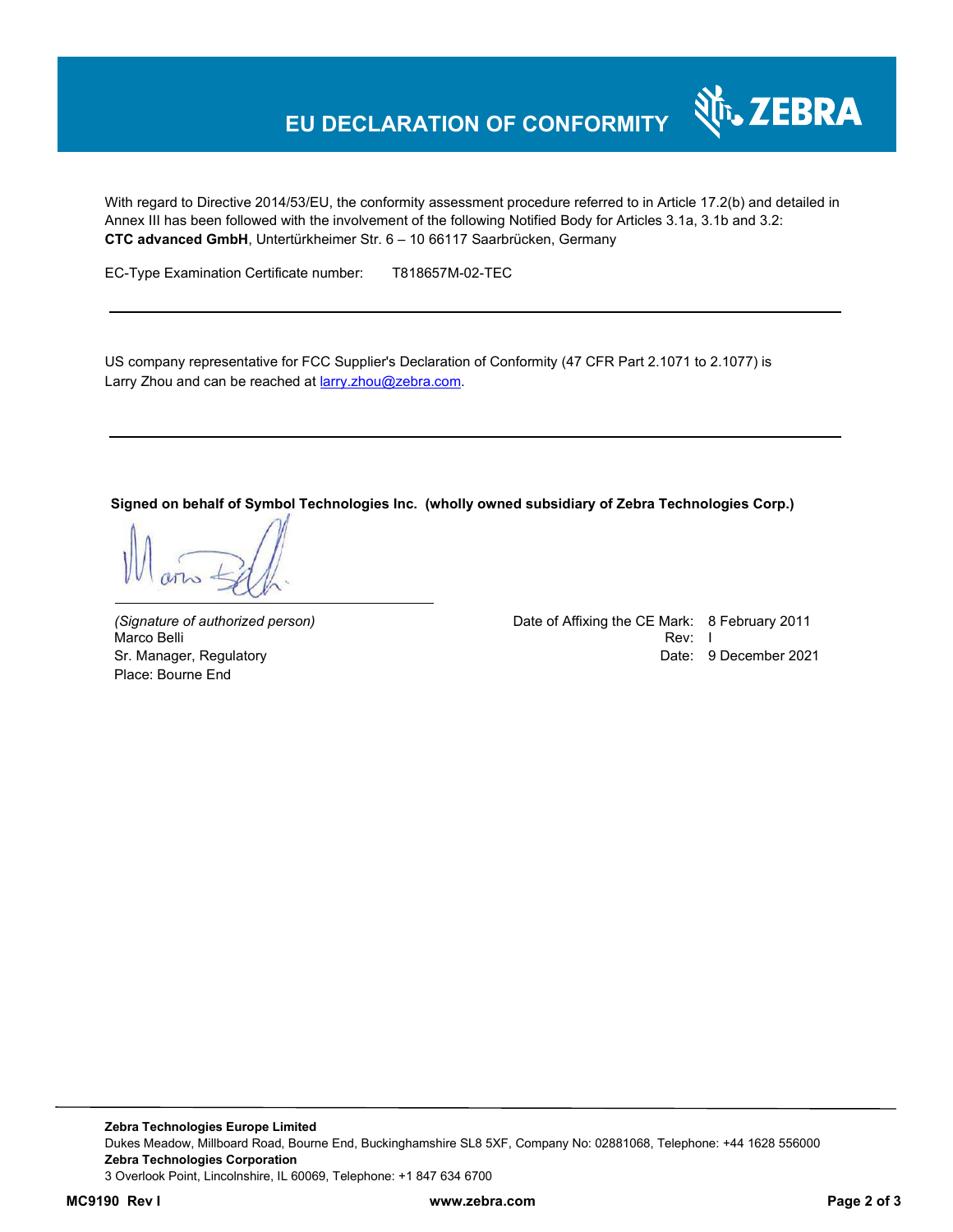श्री<sub>1</sub>, ZEBRA

### **Appendix A**

#### **EU Operating frequencies and maximum power levels**

| Technology       | <b>Operating Frequencies/Bands</b> | <b>Maximum Transmit power level</b> |
|------------------|------------------------------------|-------------------------------------|
| WLAN             | 2400 MHz - 2483.5 MHz              | 20dBm                               |
|                  | 5150 MHz - 5250 MHz                | 23dBm                               |
|                  | 5250 MHz - 5350 MHz                | 23dBm                               |
|                  | 5470 MHz - 5725 MHz                | 23dBm                               |
| <b>Bluetooth</b> | 2400 MHz - 2483.5 MHz              | 10dBm                               |
|                  |                                    |                                     |

#### **Accessories:**

| <b>Description</b> |  |
|--------------------|--|
| None               |  |

**Model None**